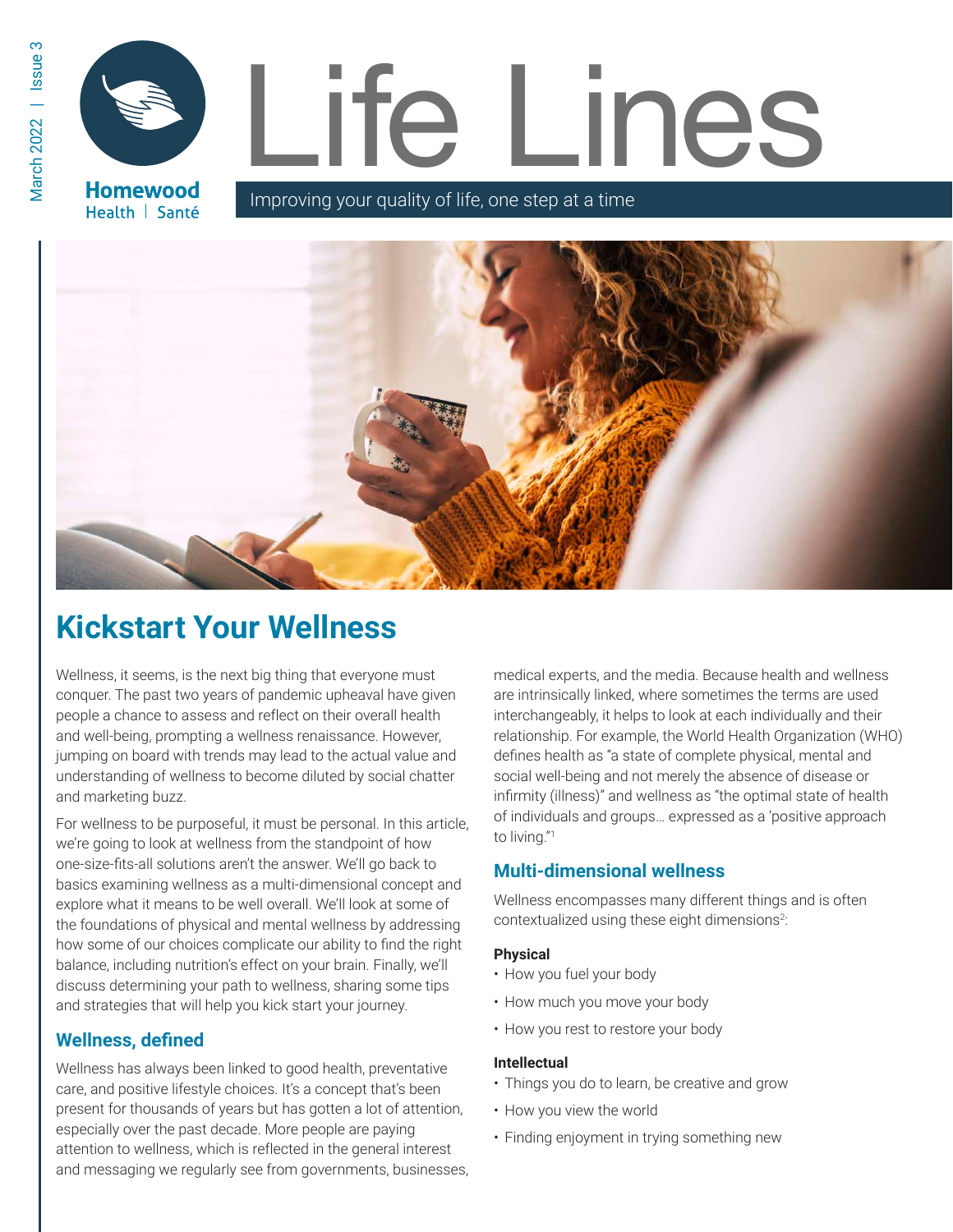#### **Emotional**

- How you use positive thinking
- How resilient you are
- How you recognize and use your strengths

# **Social**

- How you interact with family, friends, coworkers and communities
- Practicing gratitude and kindness
- Communicating and building relationships to decrease feelings of loneliness

# **Spiritual**

- Connecting with something "greater than ourselves," be it religious beliefs, the planet, other people, or with something more profound
- How you live according to what you value
- How you are mindful of the effect you have on your surroundings

# **Occupational**

- How purposeful you feel about contributing to the world through work, school, or volunteering
- Appreciating and joining efforts to improve or help something you believe in
- How you can gain meaning from helping others

# **Financial**

- Learning about money so you can use it strategically
- How you budget
- How you can be happier making financial decisions that improve other people's lives and your own

# **Environmental**

- How aware you are of your surroundings
- Choosing "calm, safe, non-toxic" environments
- Finding balance by spending time in nature

# **What does it mean to be well overall?**

Wellness is fluid and adaptive depending on evaluations of circumstances and situations. There is no singular correct approach because each of us has a different view of the world. Determining your view of wellness comes from being self-aware and self-regulating to make choices that help you form habits. However, living fully aware of what makes you feel fulfilled and recognizing and realizing your potential gets you only part of the way. Whether they are beneficial to us or not, our habits are determining factors in our wellness. Knowing what is good for us is one thing, but ultimately, we determine the amount of effort we are willing to invest in ourselves. When you make conscious choices to integrate good things into your life, you increase the

degree of wellness that you will feel. For example, caring for yourself, by extension, is an act of caring for others: both the people we care about and those who care about us. Remember that highly personalized wellness is based on your choices, actions, and attention to maintaining it.

# **What we tend to focus on: Physical and mental wellness**

We often focus on physical and mental wellness and take actions to care for our bodies and minds to maintain or improve current health and protect our future health. However, some other wellness dimensions heavily influence our physical and mental well-being. For example, if you worry about your job security, money, paying the bills, or think that saving for the future is only a dream, you can undoubtedly feel stress building that will affect your physical and mental wellness. Similarly, if you feel lonely or disconnected socially, this stress will also show up physically and mentally. As humans, we need to connect actively, that is, through speaking, laughing, interacting in shared spaces for our brains to process the benefits. Research has shown us that "social connection can lower anxiety and depression, help us regulate our emotions, lead to higher self-esteem and empathy, and actually improve our immune systems. By neglecting our need to connect, we put our health at risk."<sup>3</sup>

While many would argue that social media does an excellent job of helping us stay connected, it and even other technologies such as video chatting do little to reduce loneliness. Social media can contribute counterproductively to overall wellness because of its addictive and passive nature. Many people find themselves scrolling through posts from others' lives and draw comparisons between what they view in these highlight reels versus what they are experiencing. It's important to remember that what is being shared is highly curated and may be inaccurate. Drawing comparisons and aspiring to lifestyles depicted on social media can intensify feelings of inadequacy and lead to being disappointed in life. Instead of looking for solutions there, engage with people outside of social media. These may be professionals such as your doctor, psychologists, counsellors, social workers, coaches, family members and friends. It's worth your time and investment to connect through conversations and interactions to listen to the natural cadence and pauses of conversations and to observe expressions and body language in a way that technology simply cannot duplicate.

# **What are some easy ways you can support physical and mental wellness?**

Everything is connected. Building healthy habits that support your entire body is key. Movement completed during a walk or other type of exercise benefits not only your muscles, bones, lungs, and heart but also your brain.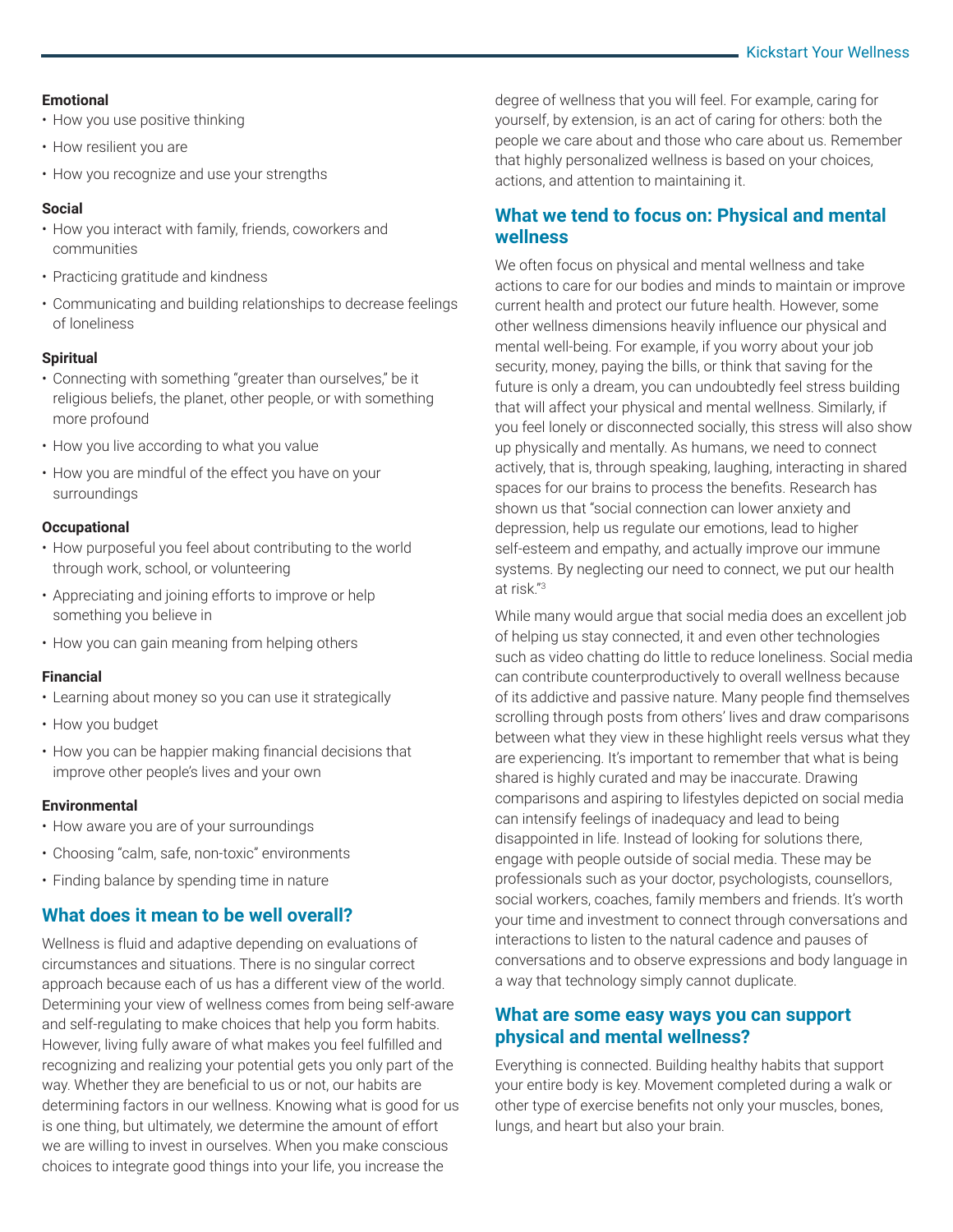But the length of time, effort and duration of exercise needed is not as intense as you may think, and that could act as an incentive to invest more in developing a positive habit. While moderate exercise helps, "too much exercise, particularly over time, pushes metabolic demands to the point where your brain's innate protective systems are overwhelmed…[leading] to cellular injury and accelerated ageing."<sup>4</sup> Exercise decreases negative emotions, thoughts, depression, feelings of anxiety, and helplessness. So, it's essential to think of it as an addition and not a solution to wellness. Instead, it would be best if you continued with the exercise plus everything else your doctor has recommended, including taking medication and participating in any other forms of therapy suggested.

Eating nutritious food and drinking water regularly are other simple ways to support overall wellness. It starts by understanding how the nutrients you consume are absorbed and feed all your cells. People are often surprised to find out that being malnourished and dehydrated affects their mental health. By consuming the proper nutrient-dense foods that work with your body, and increasing your daily water intake, your diet can help you improve your overall wellness. Dr. Uma Naidoo, a Chef and Nutritional Psychiatrist, has researched how different foods can trigger psychological responses such as depression, anxiety and negative emotional responses that are "not great for our long-term brain health."<sup>5</sup> Cravings, comfort food, and the crash we feel after consuming the wrong foods, especially sugary ones "made to be hyper-palatable," is something to avoid because it's very hard on our bodies.<sup>6</sup> Understanding that there is a connection between food, gut health and the brain can help you form new habits. Eating nutritious foods allows us to feed the gut with microbes that maintain balanced transmission between the brain and the gut through the Vagus nerve and reduce inflammation, a catalyst for poor mental health.<sup>7</sup> Psychological stress and trauma are also heightened when people are anxious and worried about food allergies. Knowledge of dietary choices and alternatives can reduce this type of anxiety.

# **Boundaries = balance**

When considering other aspects of your overall wellness, it's important to evaluate whether you need to establish boundaries that offer support and eliminate stressors. Often, relationships fall into patterns that can cause some discomfort. There's also sometimes a danger of someone losing their sense of individuality in a relationship. Work pressures and challenges, including the difficulties posed by working from home, can hover over relationships like a fog. Addressing these situations calmly will often bring about better awareness of the behaviours that are straining your relationships. From there, you can introduce boundaries and consequences to going beyond them to help you find a better balance to your overall wellness and sense of fulfillment. It's essential to be clear, respectful and show that you care as you articulate them.

# **Tips to kick start your wellness**

#### **Get up and move**

- Set realistic goals to boost your physical activity. They need to be achievable, not monumental.
- Be sure that you're focused on becoming stronger, and not on losing weight.
- Avoid focusing on your appearance. Be kind to your body. It works hard for you every day.

#### **Get creative**

- Sing, dance, paint, play with clay, knit, crochet or something else.
- Neuroscience shows that these are "simple, playful ways to help adults unwind and relieve stress."<sup>8</sup>

#### **Get in touch with your senses**

• Immerse yourself in the sensory experiences within your environment. Explore tactile objects and think about the sensations you feel. Pay attention to the sounds, aromas, and visuals. Slow down when you eat so you can take time to taste the flavours of your food.

#### **Get positive**

- Try boosting your mental wellness with a moment of daily positivity to help bring about self-acceptance. It's as easy as writing these three things in a small notebook or on a calendar:
	- Something you're grateful for
	- Something you've been thinking about for a while
- Something you are choosing not to do today

#### **Get comfortable with your finances**

- Start with something short-range like making a simple budget to get you through a day, a week, or a month. Look at your spending and saving decisions. Ask yourself if you have room to choose a different path on any of them.
- Once you're comfortable with the short-range items, move on to long-range considerations. It doesn't have to be about lump sums or investing. Start with something basic such as saving \$2 a day. Set up an automatic transfer to a savings account or go with coins in a jar. It doesn't matter which method you choose, more that you're training yourself to see the value in it. You can build onto more long-range goals once the habit is formed.